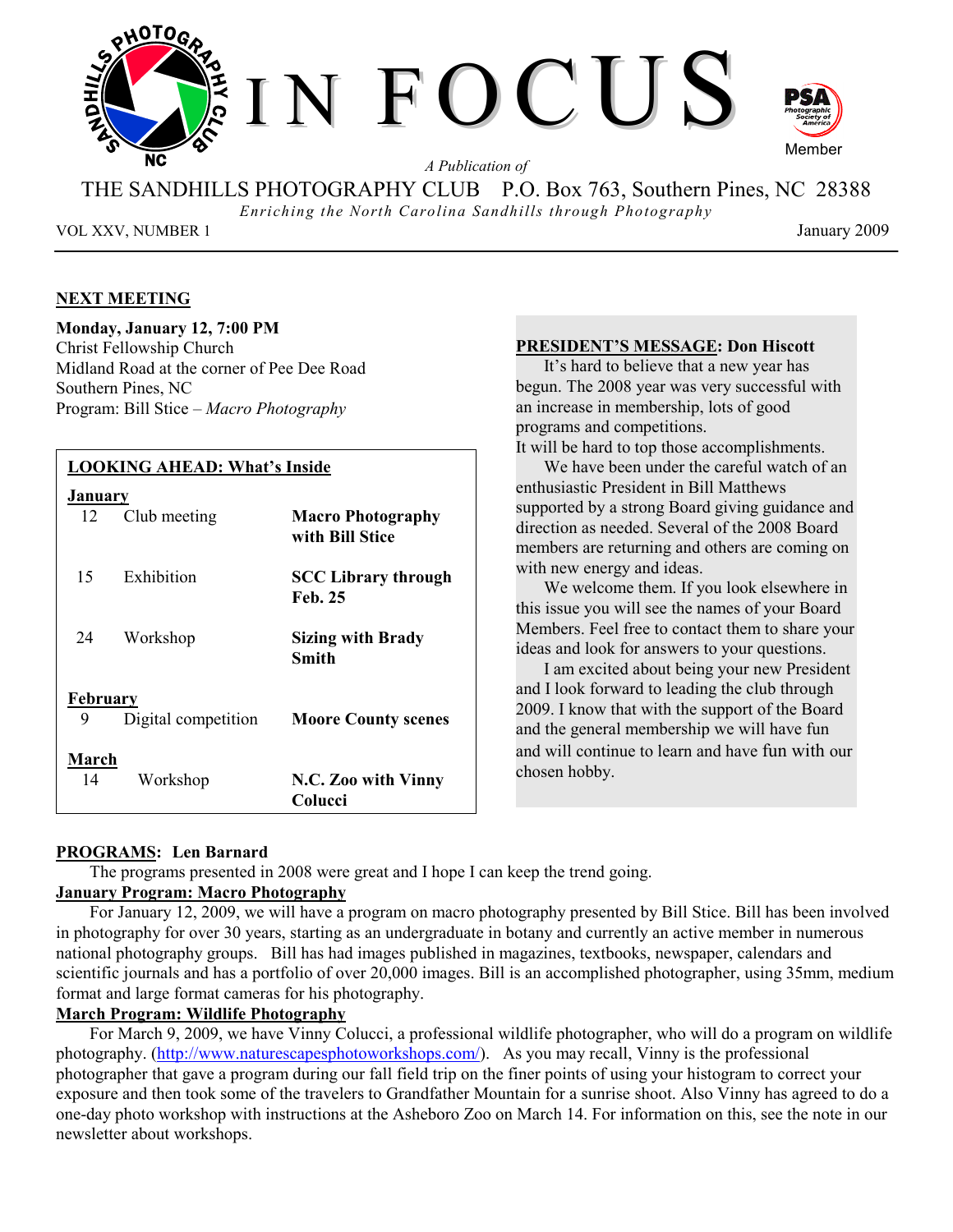Page 2 of 2

#### **EXHIBITIONS: Betty Hendrix**

#### JANUARY-FEBRUARY 2009 EXHIBITION

#### SANDHILLS COMMUNITY COLLEGE

#### HASTINGS GALLERY – at the library

#### **Deliver your photos to the gallery: January 13 from 3:00 to 5:00** *It is easier to park in the faculty lot between 3 and 5*  **January 14 from 9:00 to 11:00**

There must be a card on the back of each photo with your name, the title, and the price or NFS (if not for sale). **These must match the lists you submitted in December.** 

The exhibit will be hung and labeled Wednesday afternoon. The show will be open to the public from **January 15** to **February 25** during library hours.

We will be passing around a sign-up sheet at the club meeting for volunteers to bring cookies, crackers, or nibbles to the reception. If you will not be at the meeting, but will be at the reception, you may volunteer by calling or e-mailing Betty Hendrix that you will bring something. It does not need to be a lot or fancy. It does need to be on a platter ready to serve.

#### **Reception in the lobby on January 15 from 3:00 to 5:00.**

There will be invitation cards for the reception at the club meeting for you to pick up and give to friends or neighbors. There is also an invitation to the reception and exhibition available on the website and on page 6 of this newsletter which you can print immediately and mail or give to friends. It's wonderful to see a nice crowd on the opening afternoon. Between 3:00 and 5:00 pm, the college permits us to park in the faculty lot at the Owens Auditorium and the Boyd Library.

#### **COMPETITIONS: Brady Smith**

Well, the headhunters I paid to find two people for the Competition Committee finally conned a couple of poor saps into accepting the position. Jim Smith and Jim Davis are the lucky dogs who have to work with me and my foibles over the next year. I truly look forward to it. From now on, we will be known as **Jim & Jim Smith & Smith**.

Our first competition of 2009 will be held on **February 9** and it will be a **Digital** competition. The topic is **People & Scenes of Moore County, NC**. Photographs will be judged on how effectively they capture the feeling and spirit of Moore County. Emphasis will also be given on the quality of the image. Regular quantity and time rules apply: up to **two (2) entries** per entrant, taken within the last **three (3) years**.

As I mentioned in the last newsletter, the rules for sizing your images for digital competitions have been slightly rewritten with the hope that I will not receive files that are too small. Since I will be resizing all images to fit within a 758 x 758 square, while keeping the aspect ratio the same as your original image, I can receive them a little larger. Just don't get crazy and send me full-size images, especially those taken with the new 60-mega pixel Hasselblad.

1. Size your image so that the shortest dimension is a minimum of 768 pixels (1024 x 768 pixels is okay, but 768 x 576 is not. The smaller of the two numbers should be 768 or larger).

2. File type should be JPEG or TIFF and should not exceed 2MB in size, if you can help it.

3. You must include the following information in your email:

- Image title
- Your name
- Which class you're in (A or B)
- 4. You may also include a brief description of the photo.
- 5. Please submit your photos to the competition chairman email address:
	- competitions@sandhillsphotoclub.org.
- 6. You must send them before midnight on **February 2** to be included in the competition.

7. You may also give/send me a copy of your submissions on a disc or flash drive (but please don't wait until midnight on the 2nd to give it to me!).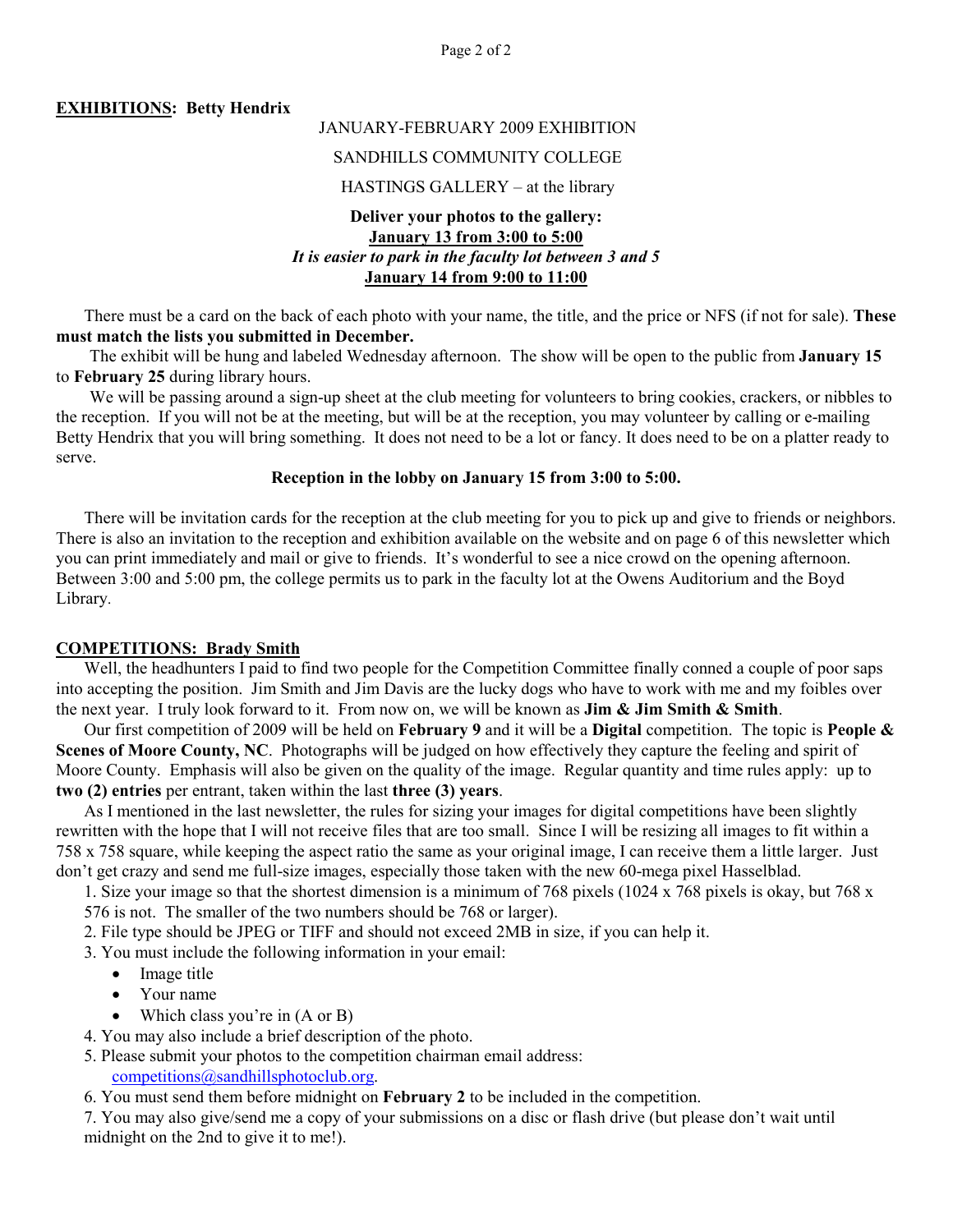#### Page 3 of 3

Starting in March, you will be able to submit images for our first **Online** photo competition. This will be a completely **Open** competition with **no time limit** for how long ago photos were taken. You will be able to submit **two (2) images**, which will be judged during the month of September by all club members who wish to judge. Winners will be announced during the October club meeting. I will provide more specific information in the February or March newsletter.

*Looking ahead…* April's **Digital** competition topic is **Animals** and will be held on **April 13th**. Images can be one or more animals of all sorts: from the wild, in captivity, or family pets. Insects are not included (even if they are family pets). Regular quantity and time rules apply. *HAPPY SNAPPING!*

#### **WORKSHOPS: Bill Matthews**

 *Preparing, Sizing and Submitting Image Files for Digital Competitions* with Brady Smith will be our first workshop for 2009. It will be held at the Sandhills Community College Landscape Gardening Visitors Center on Saturday, January 24, 10:00 am to12 noon. More information will be provided soon.

#### *North Carolina Zoological Park Workshop* with Vinny Colucci has been arranged by Len Barnard.

This special paid all-day workshop with professional wildlife photographer Vinny Colucci will be held on March 14 at the North Carolina Zoo. Vinny is also presenting the program on wildlife photography at our March 9 general meeting.

The \$60/person cost includes the entrance fee to the zoo and a catered lunch. This cost will be reduced for Zoological Society members. A minimum of 15 participants is required and the upper limit is 24.

During the workshop we will explore both the North American and African Exhibit for photo ops, have field discussions of the challenges faced while shooting in captivity and tips for designing a photograph to look more natural. We will end the day at the lion exhibit. A special activity will be provided by the zoo to present unique photo opportunities. During our lunch at the W. David Stedman Educational Center, which is included in the price, there will be classroom discussion.

 Details and a sign-up sheet will be presented at the January meeting, and Len Barnard may be contacted for more information at **lcbarnard@nc.rr.com** or 910-673-2135.

 **Additional workshops** being planned for 2009 are listed below. Specific dates for most of these will be published in the next newsletter. Please let me know if you have any additional workshop subjects that you would like to suggest.

#### *Mat Cutting & Mounting* (if there is sufficient interest)

*Tone Mapping, HDR and related digital darkroom techniques* with Glenn Gilchrist, in February or March. This workshop will present an overview of the latest shooting and digital darkroom techniques that allow you to capture a wider range of light values while providing greater control over local contrast and resulting in images that display a rich and greatly enhanced tonal range.

*Understanding the RAW Digital Camera Image Format* and *Getting Your Monitor Calibrated with the SPC Projector*  with Bill Matthews.

*A Creative Imagery Workshop* with Mike Stratil.

#### *A Photoshop Workshop at SCC* with Bob Biamonte.

#### **SPRING FIELD TRIP: Brenda Hiscott**

I'm working on plans for a spring field trip to New Bern, NC at the end of April. The town was settled in 1710 and its picturesque downtown waterfront district is still home to many historic buildings, shops and homes of that era. One of the best-known buildings is the Tryon Place, the restored home of the royal governor. Oriental, "The Sailing Capital," of North Carolina is only 30 minutes away from New Bern. In Oriental, sailboats outnumber citizens by three to one. More later.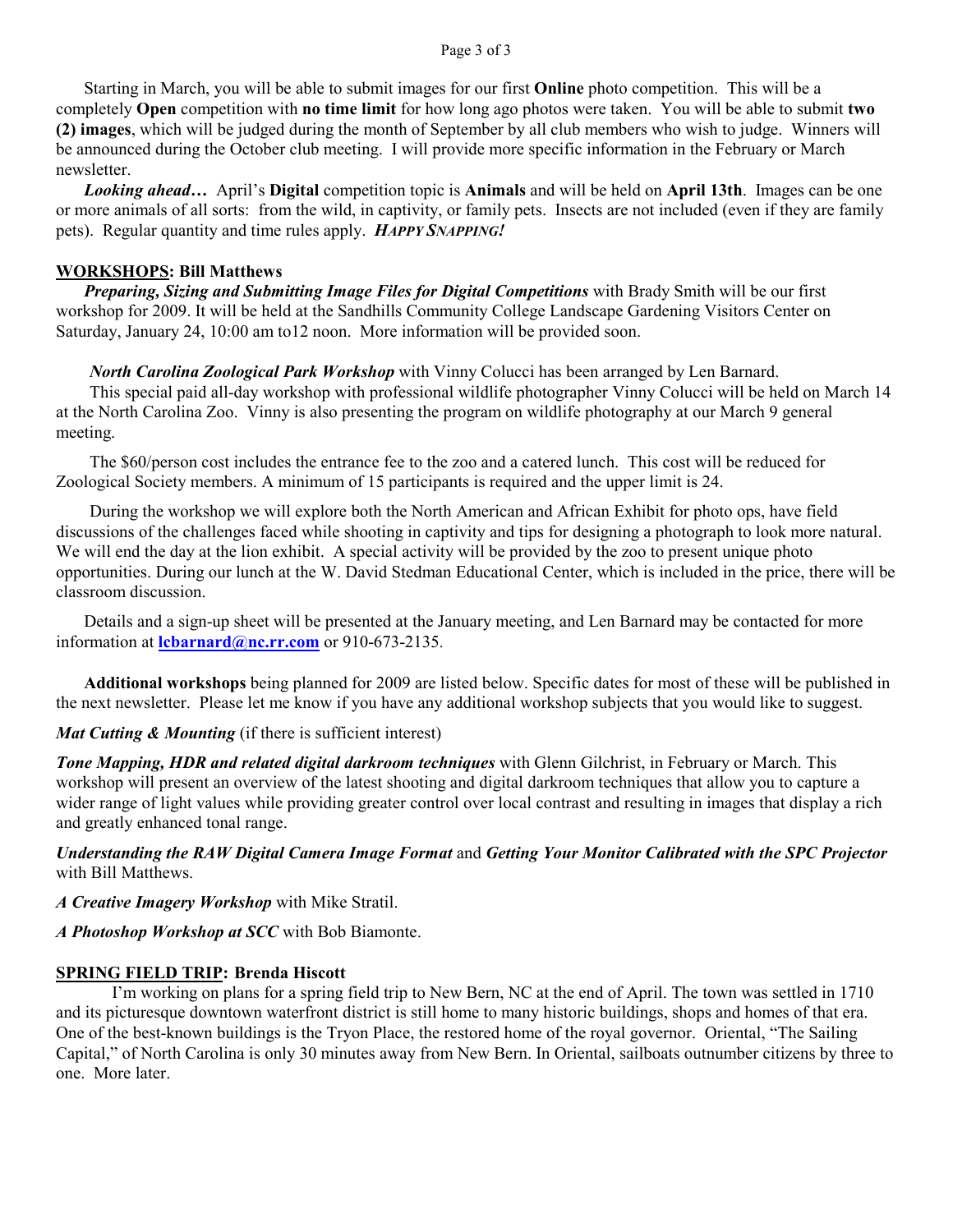#### **MEMBERSHIP: Alison Earl**

First, I'd like to thank **Marilyn Owen** for her terrific job as Membership Chair. She did a wonderful job and I'll do my best to fill her shoes!

We currently have had 61 members renew for 2009. This is a gentle reminder for those that have let their membership renewal slip by, as it's easy to do at this busy time of year. Please print this page and cut out the coupon. Mail to Treasurer **Denis Smetana** at the address below, or bring to the meeting. Also, *please* fill out the lower section indicating areas in which you would be willing to serve the club. Your help would be greatly appreciated!

| It's Membership Renewal Time for 2009!!                                    |                |
|----------------------------------------------------------------------------|----------------|
| 2009 MEMBERSHIP COUPON FOR DUES:                                           | <b>LIBRA</b>   |
| Couple: \$45.00                                                            | Our lil        |
| Single: \$35.00 _______                                                    | P <sub>1</sub> |
| Student: \$20.00                                                           | We nov         |
|                                                                            | conven         |
| Name:<br><u> 1989 - Johann Barbara, martin da kasar Amerika Indonesia.</u> | website        |
| Address:                                                                   | P <sub>1</sub> |
|                                                                            | call me        |
|                                                                            | the nex        |
|                                                                            | D              |
| Make checks payable to Sandhills Photography Club and mail                 | related        |
| $\mathsf{to}$ :                                                            |                |
| Sandhills Photography Club                                                 |                |
| Denis Smetana, Treasurer                                                   |                |
| P.O. Box 763                                                               | <b>PHOT</b>    |
| Southern Pines, NC 28388                                                   | <b>If</b>      |
|                                                                            | to Ann         |
| The strength of an organization depends upon the active                    | two iss        |
| support of its membership. Please indicate your areas of                   |                |
| interest by checking one or more of the following committees:              |                |
| Christmas Party                                                            | <b>KUDO</b>    |
| Competitions                                                               | Congra         |
| Exhibitions                                                                | honora         |
| Field Trips                                                                | Carolin        |
| Hospitality                                                                |                |
| Meeting Set-up                                                             | see his        |
| Membership                                                                 | http://w       |
| Newsletter                                                                 |                |
| Programs                                                                   |                |
| Publicity                                                                  |                |
| Website                                                                    |                |
| Workshops                                                                  |                |
|                                                                            |                |

#### **LIBRARY: Gisela Danielson Councily is also increased in the property is growing and easy to use...**

ease take advantage of our new library arrangement. w have 40 books and 11 DVD/CDs. For your ience there is a link to the Library Index on our  $\equiv$ : http://www.sandhillsphotoclub.org/

ace your order via email, gdanielson@nc.rr.com, or 673-0521. Your order will be ready for pick-up at t SPC meeting.

onations of gently used and fairly recent photography books are always appreciated.

#### *O* EQUIPMENT CLASSIFIED

you wish to buy or sell photo equipment, send your ad **Stephens** at astephens<sup>95@nc.rr.com. Ads run for</sup> ues unless you request otherwise.

#### $\mathbf{S}$

tulations to SPC Member **Glenn Gilchrist** who won ble mention in the latest quarterly competition of the as' Nature Photographers Association – Triangle. To winning photo, "Endangered in Kaktovik," go to ww.cnpa-triangle.org/

#### **REFRESHMENT ASSIGNMENTS: Bill Sheppard**

The following are the refreshment providers for the first quarter of 2009:

- **January Bill & Sandra Sheppard**
- **February Pat Murray**
- **March Nancy Wehr & Sarita Stevens**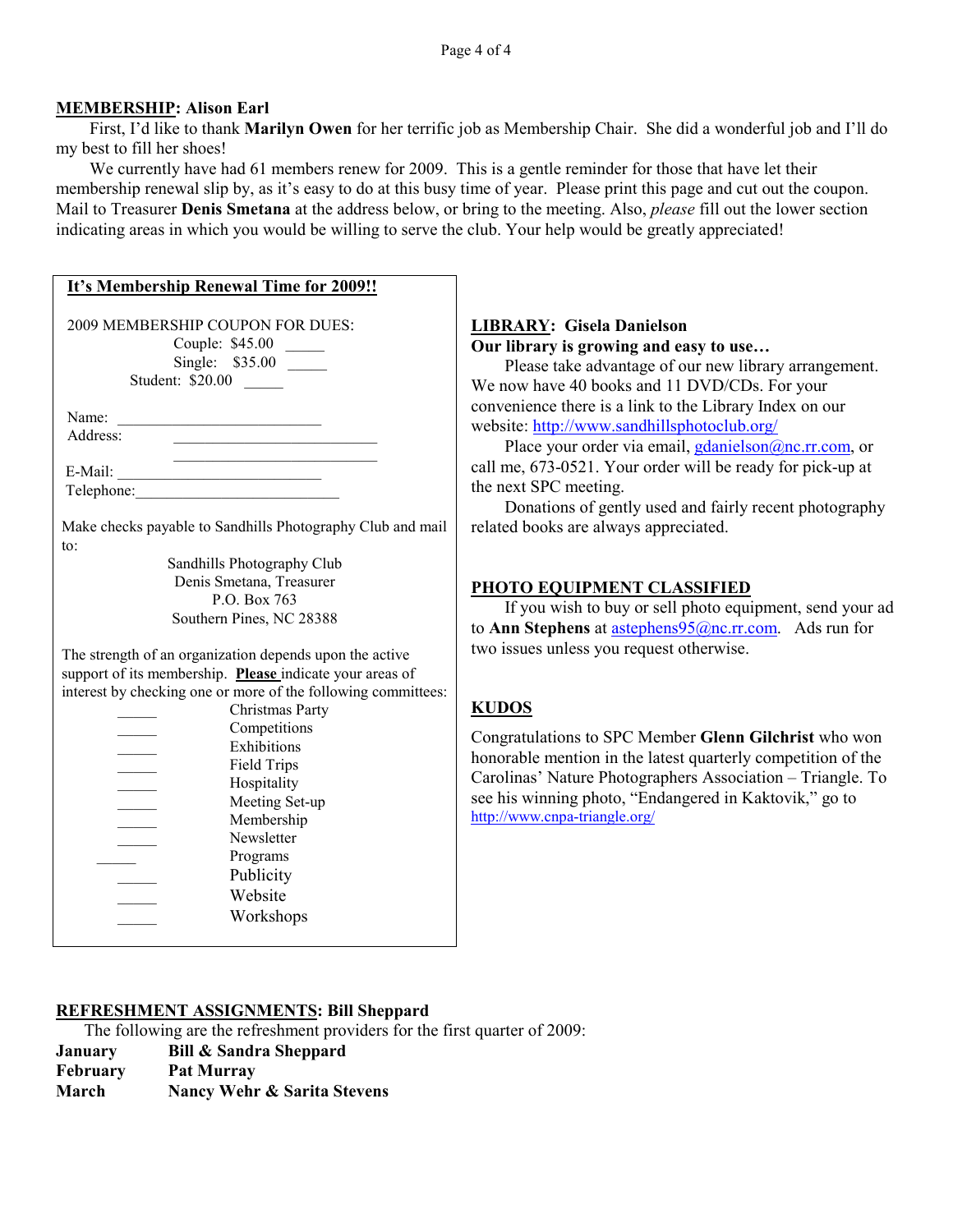#### **MONTHLY FINANCIAL REPORT: Denis Smetana**

|  | Monthly Financial Report Regular Account |
|--|------------------------------------------|
|  |                                          |

| November 1, 2008  | Starting balance | \$4,435.73   |
|-------------------|------------------|--------------|
|                   | Expenses         | $-$ \$642.76 |
|                   | Income           | \$2,180.20   |
| November 28, 2008 | Final balance    | \$5,973.17   |

Expenses were for Newsletter postage, fall pre-trip expenses, Website hosting, and speaker's room.

Income was from '09 dues from twenty-four (24) members, forty-six (46) Christmas dinner reservations and interest on our checking account.

#### Monthly Financial Report Projects Account

There was no activity in our projects account so the beginning and end balance was the same at \$162.65.

#### **SPC WEBSITE:**

www.sandhillsphotoclub.org

**NEXT BOARD MEETING: Thursday, January 15, 1:00 pm, Sandhills Community College Horticultural Gardens Visitor's Center**. **Please note time change for this meeting.** 

#### **2009 SPC Board Members**

| President          | Don Hiscott            | 295-9544 |
|--------------------|------------------------|----------|
| Vice President     | Len Barnard            | 673-2135 |
| Secretary          | Donna Ford             | 295-5301 |
| Treasurer          | Denis Smetana          | 944-8124 |
| Past President     | <b>Bill Matthews</b>   | 692-8254 |
| Programs           | Len Barnard            | 673-2135 |
| Competition        | <b>Brady Smith</b>     | 947-3946 |
| Exhibitions        | Betty Hendrix          | 949-4131 |
| <b>Field Trips</b> | Brenda Hiscott(Spring) | 295-9544 |
| Day Trips          | TBD                    |          |
| Hospitality        | <b>Bill Sheppard</b>   | 944-1219 |
| Publicity          | Ann Stokes             | 235-0950 |
| Workshops          | <b>Bill Matthews</b>   | 692-8254 |
| Newsletter         | Ann Stephens           | 673-2091 |
| PSA Rep            | Jim Smith              | 673-4744 |
| Membership         | Allison Earl           | 215-0316 |
| Website            | John Wynton            | 673-1084 |
| Club Photographer  | Jim McGill             | 295-6686 |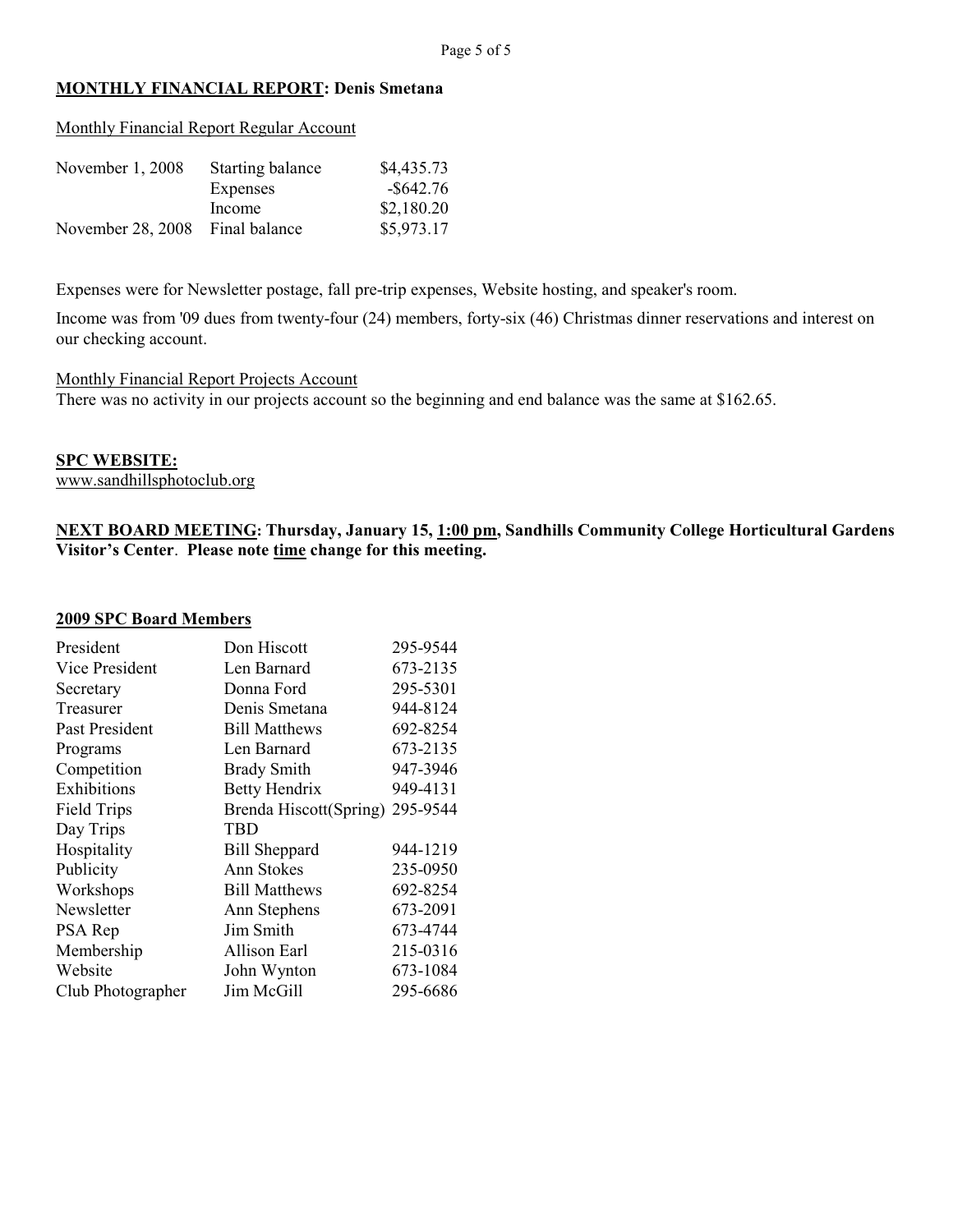### **You're Invited to the**

## **Sandhills Photography Club Exhibition**

## Opening Reception

at the

# Hastings Gallery

Sandhills Community College Library

Thursday, January 15, 2009

from 3:00 to 5:00 pm

(You may park in the lot for faculty at library & auditorium)

### **The exhibition is open to the public**

during Library Hours from January 15 through February 25